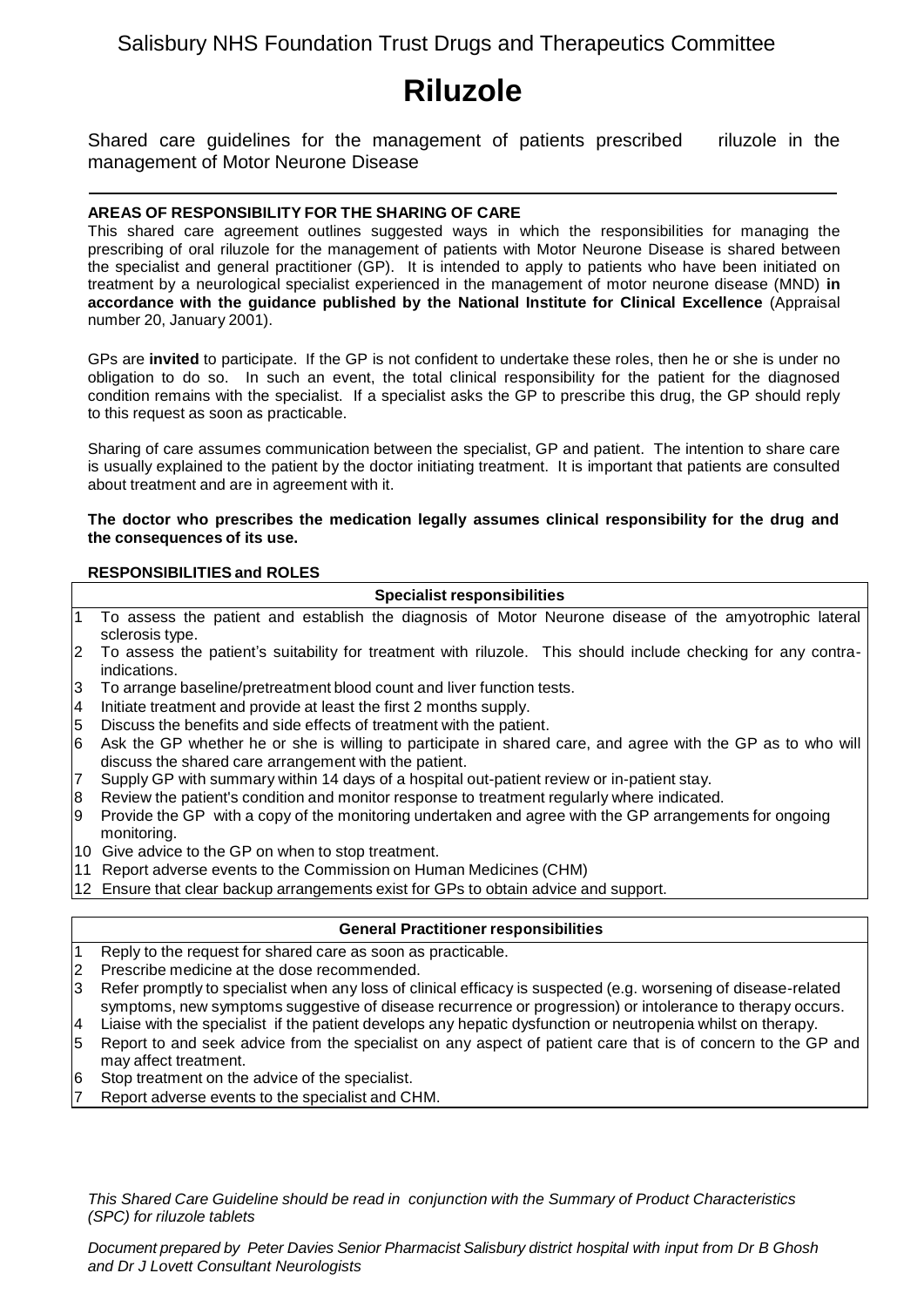#### **Patient's role**

- 1 Report to the specialist or GP if he or she does not have a clear understanding of the treatment.
- 2 Share any concerns in relation to treatment with medicine.
- 3 Report any adverse effects to the specialist or GP whilst taking the medicine.

# **BACK-UP ADVICE AND SUPPORT**

| Contact details                              | Telephone No. | Bleep: | Fax: | Email address: |
|----------------------------------------------|---------------|--------|------|----------------|
| Secretary for Dr B Ghosh<br>Dr Joanna Lovett | 01722 429233  |        |      |                |
|                                              | Ex 4233       |        |      |                |

#### **SUPPORTING INFORMATION**

### **Summary of condition and licensed indications.**

The indication covered by this shared care guideline is for the management of patients with Motor Neurone Disease. The manufacturer's summary of product characteristics (SPC) should be referred to for full prescribing information.

#### **Treatment Aims (Therapeutic plan)**

Riluzole is indicated to extend life or the time to mechanical ventilation for patients with the amyotrophic lateral sclerosis (ALS) form of motor neurone disease.

Clinical trials have demonstrated that riluzole slows progression of disease. There is no evidence that Riluzole improves motor function, lung function, fasciculations, muscle strength or motor symptoms.

It is not appropriate to use riluzole in patients with severe disability at diagnosis or in patients entering the terminal phase of their disease. Riluzole has not been shown to benefit patients with other forms of motor neurone disease such as primary lateral sclerosis.

#### **Treatment Schedule (including dosage and administration)**

The dose of riluzole is 50mg twice daily

#### **Contra-indications**

The summary of product characteristics includes the following contra-indications:

hepatic disease or baseline transaminases greater than 3 times the upper limit of normal; patients who are pregnant or breast-feeding; severe hypersensitivity to riluzole or the excipients;

In addition to the above contra-indications, riluzole is not recommended for use in patients with renal impairment or for children.

#### **Precautions for use**

Riluzole is associated with a small risk of abnormal liver function and neutropenia.

Riluzole should be prescribed with caution in patients with a history of abnormal liver function, or in patients with slightly raised liver function tests (LFTs). Baseline elevation of several LFTs should preclude the use of riluzole. (Refer also to contra-indications.)

Blood count and liver function tests should be monitored:

before treatment; at monthly intervals for the first three months; then, three monthly for nine months; thereafter, annually.

LFTs should be monitored more frequently in patients who develop raised levels. Riluzole should be discontinued if liver enzymes rise to five times the normal level.

*This Shared Care Guideline should be read in conjunction with the Summary of Product Characteristics (SPC) for riluzole tablets*

*Document prepared by Peter Davies Senior Pharmacist Salisbury district hospital with input from Dr B Ghosh and Dr J Lovett Consultant Neurologists*